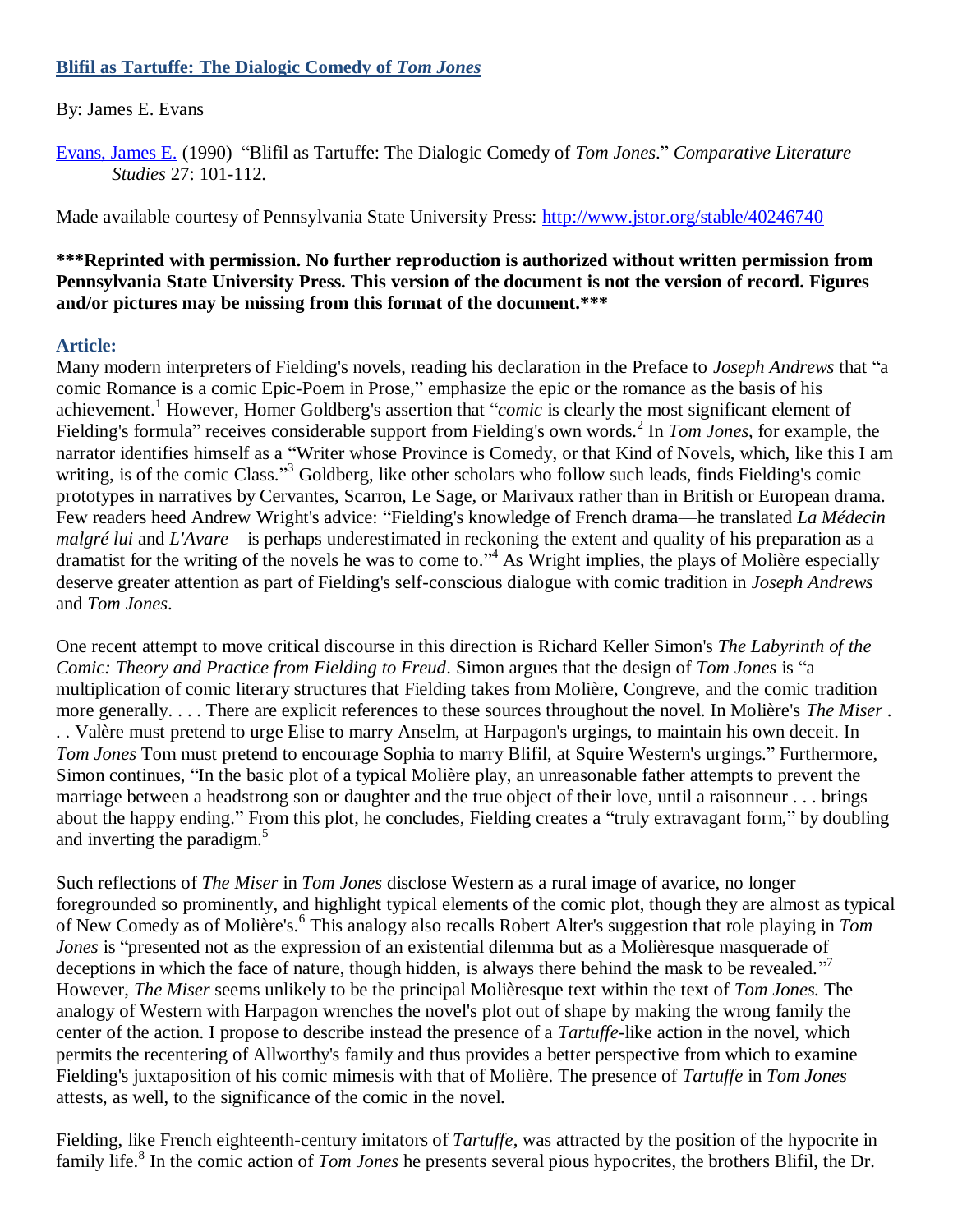and the Captain, and the two tutors, Thwackum and Square, all of whom impose on Allworthy much as Tartuffe deceives Orgon in Molière's play.' But young Blifil, apparently "sober, discreet and pious beyond his Age" (123), is the central Tartuffe figure in this comedy of character, the genuine heir of the brothers and the apt pupil of the tutors. Piety conceals Blifil's plans to disrupt Paradise Hall, to steal his half-brother's inheritance and keep him imprisoned, much as Molière's impostor persuades Orgon to disinherit Damis and has Orgon himself arrested. Like Tartuffe, who schemes to seduce Orgon's wife Elmire and marry his daughter Mariane, Blifil plots to marry his half-brother's beloved Sophia, after which he will add "Triumph to Lust" in "rifling her Charms" (346). Allworthy, being a benevolent man, is not so willful a dupe as Orgon, but he is, nevertheless, duped and cannot see the hypocrisy around him.<sup>10</sup> Only the providential discovery of Blifil's treachery, like the king's insight into Tartuffe's character, permits a comic ending.

The essential feature of Molière's comedy is not, however, its action; according to W. G. Moore, its principle and symbol is the mask. As Moore observes, "Molière has turned the mask into a symbol of much more than a vice or defect that adheres to a man. It is a symbol of cleverness, art, skill on which a man prides himself, but which may well run counter to his real self. The struggle to keep the mask in place, to achieve one's end, becomes a struggle between art and nature, craft and habit, intelligence and character."<sup>11</sup> The characters' discussion of the mask in Tartuffe shows how self-consciously Molière uses it. Cleante asks Orgon why he cannot distinguish between true piety and hypocrisy:

How do you fail to see it, may I ask?

- Is not a face quite different from a mask? Cannot sincerity and cunning art,
- Reality and semblance, be told apart?<sup>12</sup>

Elmire allows Tartuffe's attempted seduction in Orgon's presence for a calculated purpose: "I shall employ sweet speeches in the task / Of making that imposter drop his mask" (121). The reader's laughter arises from the discrepancy between such characters' awareness that Tartuffe's mask is a mask and from Orgon's determination not to see that it is.

Not surprisingly, then, from his first words Tartuffe assumes the mask of piety: "Hang up my hairshirt, put my scourge in place, / And pray, Laurent, for Heaven's perpetual grace" (82). He readily evokes the language of humility—"call me the chief of sinners"—and of purity—"Cover that bosom, girl. The flesh is weak, / And unclean thoughts are difficult to control" (83). He intones religious blessing: "May Heaven, whose infinite goodness we adore / Preserve your body and soul forevermore" (85). He expresses righteous indignation: "You needn't try to provoke me; it's no use. / Those who serve Heaven must expect abuse" (158). When Orgon bestows his estate on Tartuffe, which he will use "For Heaven's glory," the hypocrite announces his Christian forgiveness of the angered, dispossessed son more than once: "Forgive him, Lord, as I've already done" (103).

Again, Sir, let me say that I've forgiven Damis, and thus obeyed the laws of Heaven; But I am not commanded by the Bible To live with one who smears my name with libel. (111)

Tartuffe drops his mask in moments of lust but even then applies the language of piety, "a pure and deep emotion, / A fervent zeal" (87), to a different object.

Blifil's mask is similar to Tartuffe's. Though readers such as Martin C. Battestin have correctly associated him with prudence, as a sham embodiment of the virtue Tom must learn,<sup>13</sup> Blifil speaks the language of piety more often than the rival language of virtue, which disappears completely along with Square in the later books of the novel. Early in the novel Fielding identifies "the decent Reverence" with which Blifil learned Thwackum's Christian doctrine: "for he had got by Heart, and frequently repeated his Phrases, and maintained all his Master's religious Principles with a Zeal which was surprising in one so young" (133). After a boyhood in which he flatters each tutor ("With one he was all Religion, with the other he was all Virtue" 1134]), Blifil is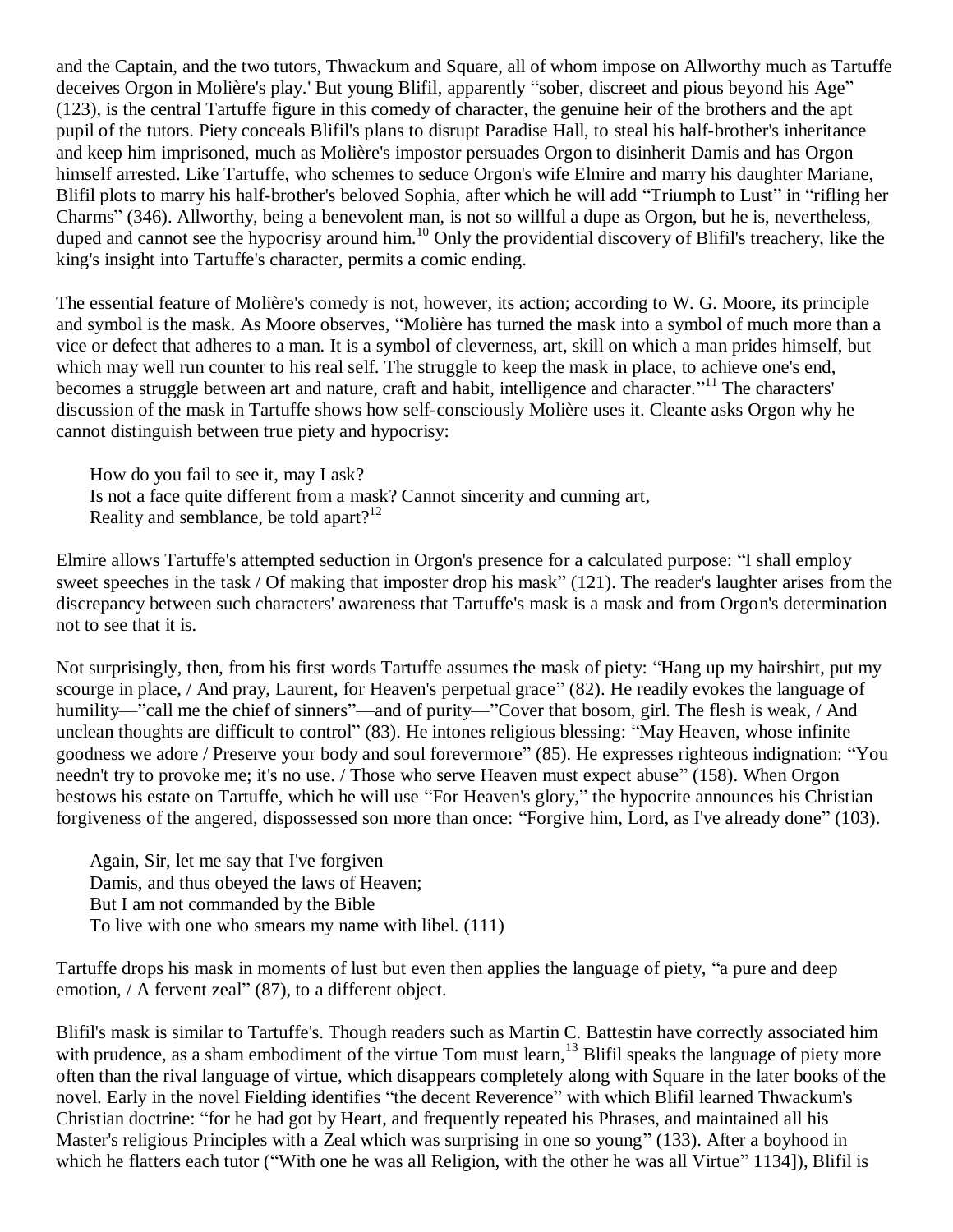more often associated with Thwackum, whose zeal for justice he shares. The simile comparing Blifil to "a Popish Inquisitor" (345) underscores their resemblance.

Whether lamenting Sophia's confinement of her pet as "unchristian" (160), calling Tom's fornication with Molly "wicked" (258), or convincing Allworthy to let him court Sophia by proceeding "to discourse so wisely and religiously on Love and Marriage" (285), Blifil never drops his mask. Fielding does give readers glimpses behind it, revealing, for instance, the perversity and sadism underlying the moderation of Blifil's appetites (see, for example, Book VI, ch. 4 and Book VII, ch. 6). Sophia sees very early the egotism behind the mask, and her father, instinctively, cannot abide Blifil's pious cant (see Book IV, ch. 4-5). Thwackum and Square seem to be playing a game of mutual deception with him. As in Tartuffe, only the crucial character, Allworthy, cannot see that the mask is a mask. Therefore, the hypocrite can continue his impersonation until the moment of his defeat, asserting, even as Allworthy discovers his intervention in Tom's imprisonment, that he acted from compassion: "surely my dear Uncle will forgive the Effects of the most amiable of human Weaknesses" (932).

Perhaps the fullest demonstration of Blifil's pious mask is the scene in Book VI, when he summarizes evidence against Tom for Allworthy's benefit and his own. He begins with this apology: "You know, Sir. . . I never disobeyed you; but I am sorry I mentioned it, since it may now look like Revenge, whereas, I thank Heaven, no such Motive ever entered my Heart; and if you oblige me to discover it, I must be his Petitioner to you for your Forgiveness" (307). Then he announces the charges:

In the very Day of your utmost Danger, when myself and all the Family were in Tears, he filled the House with Riot and Debauchery. He drank and sung and roared; and when I gave him a gentle Hint of the Indecency of his Actions, he fell into a violent Passion, swore many Oaths, called me Rascal, and struck me. . . . I am sure . . . I have forgiven him that long ago. I wish I could so easily forget his Ingratitude to the best of Benefactors; and yet, even that, I hope you will forgive him, since he must have certainly been possessed with the Devil. (307-08)

For the beatings he and Thwackum received following their interruption of Tom and Molly, Blifil, Tartuffe-like, also expresses forgiveness: "that I have long forgiven, nay I prevailed with Mr. Thwackum to forgive him too, and not to inform you of a Secret which I feared might be fatal to him" (308). The mask, as in Molière's play, is one of language, of words which signify piety in its absence and require the utmost perspicuity to interpret correctly. In fact, Fielding earlier associated the concept of the mask with hypocrisy in "An Essay on Knowledge of Characters of Men," where he calls sanctity "the true Mark" of hypocrisy and asserts that hypocrites are "enabled to perpetrate their Villainies under this Mask.<sup>14</sup>

Both Molière and Fielding provide defenses against actual or possible misreading of the hypocrite's mask of piety, for it is subject to more than one interpretation, as their characters demonstrate. It can be read as ridiculing not only hypocritical piety but also excessive piety, such as actions by those less consciously deceptive than Tartuffe or Blifil, whose excesses imply corresponding defects. As W. D. Howarth points out, *Tartuffe* "was objected to by sincere churchmen of all shades of opinion—and surely with every justification"; for, he continues, "Molière is not only ridiculing the beliefs of real-life bigots . . . he is making a forceful statement by comic means about habits of thought common to bigoted thinkers in every age, people who use the authority of Church . . . as the justification for anti-social attitudes or inhuman activities."<sup>15</sup>

In the Preface to *Tartuffe*, printed after the play had been attacked as one "that offends piety," Molière, ironically perhaps, addresses his defense "Especially to the truly devout."<sup>16</sup> He argues that comedy "corrects men's vices by means of agreeable lessons," and that satire is a more effective deterrent to vice than "a serious moral statement" (308). Furthermore, Molière urges,

If one takes the trouble to examine my comedy in good faith, he will surely see that my intentions are innocent throughout, and tend in no way to make fun of what men revere; that I have presented the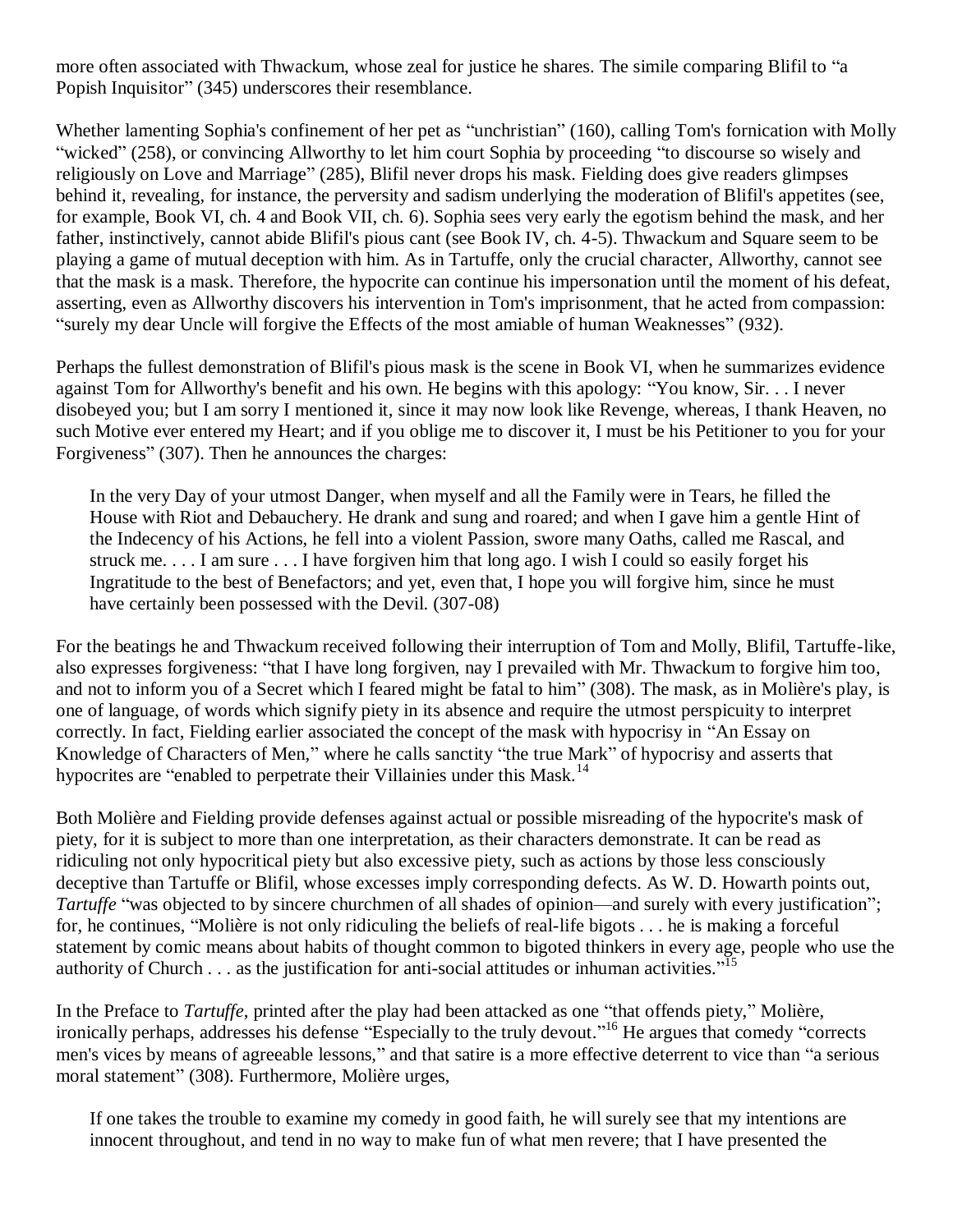subject with all the precautions that its delicacy imposes; and that I have used all the art and skill that I could to distinguish clearly the character of the hypocrite from that of the truly devout man. (307-08)

However, characterizing Tartuffe with his mask of piety has compelled Molière, in order to satisfy the demands of probability, to use pious language that may cause readers to misinterpret his intention. This usage he defends: "I have been attacked for having placed words of piety in the mouth of my impostor. Could I avoid doing so in order to represent properly the character of a hypocrite? It seemed to me sufficient to reveal the criminal motives which make him speak as he does" (308). Howarth argues that the Preface is too defensive in posture to represent Molière's theory of comedy.<sup>17</sup> The Preface does, however, implicitly assert comedy's license to ridicule, when Molière declares, "One must either approve the comedy of *Tartuffe* or condemn all comedy in general" (308). Whatever its theoretical status, its use as a certain type of discourse, appended to a certain type of comedy, makes it of significance in reading *Tom Jones*.

Fielding, like Molière, wants, or claims to want, readers to interpret his ridicule of hypocritical piety in one way. In chapter 4 of Book III, having already introduced the characters of Mr. Square "*the Philosopher*" and Mr. Thwackum "*the Divine*" in the preceding chapter (123) and anticipating an instance of Blifil's hypocrisy in subsequent paragraphs of this one, Fielding presents "*a necessary Apology for the Author*" (128). This brief commentary, though following a different line of argument, functions like the Preface to *Tartuffe*. Fielding, too, concerns himself with "Men who are warm in the cause of Virtue or Religion." Though he may be misinterpreted as "endeavouring to cast any Ridicule on the greatest Perfections of Human Nature," instead, he insists, he merely represents "two of their false and pretended Champions" (128-29). Fielding may be ironically overstating his innocence; the defensive tone of his remarks may, like Molière's, conceal hostility toward excessive piety in revealed or natural religion and toward those who use such piety, whether consciously or not, to rationalize anti-social or inhuman acts.

Fielding's justification for his comic characterization follows in the next two paragraphs:

Indeed, I doubt not but this Ridicule will in general be allowed; my chief Apprehension is, as many true and just Sentiments often came from the Mouths of these Persons, lest the whole should be taken together, and I should be conceived to ridicule all alike. Now the Reader will be pleased to consider, that as neither of these Men were Fools, they could not be supposed to have holden none but wrong Principles, and to have uttered nothing but Absurdities; what Injustice, therefore, must I have done to their Characters, had I selected only what was bad, and how horribly wretched and maimed must their Arguments have appeared!

Upon the whole, it is not Religion or Virtue, but Want of them which is here exposed. Had not *Thwackum* too much neglected Virtue, and *Square* Religion, in the Composition of their several Systems; and had not both utterly discarded all natural Goodness of Heart, they had never been represented as the Objects of Derision in this History. (129)

The critical vocabulary of this passage—"Ridicule" (used twice, as noun and verb), "exposed," "Objects of Derision"—marks it as a discussion of a Molièresque kind of comedy, whose characters are not "Fools" who utter "Absurdities." This comedy, instead, portrays vice, which "utterly" departs from goodness, exposing it to derisive laughter. In the interest of its realism, such comedy must present "many true and just Sentiments," which do not ridicule true piety but are necessary to demonstrate its absence in a probable manner. Not to include such speeches would result in characters too "maimed" to be found in a "History." Like Molière, however, Fielding allows the demands of his mimesis to rationalize any covert ridicule of excessive piety.

With this advice on how to read it, the presence of a Molièresque text discloses several features of *Tom Jones*. It emphasizes the novel's heritage in comedy. It illustrates Fielding's belief in the efficacy of negative examples.<sup>18</sup> It also allows the author to provide the reader with pleasures in "the Art of Contrast" (*Tom Jones*, 214), created by Fielding's introduction of "actual pieces of literature . . . which parallel the action of the novel" and which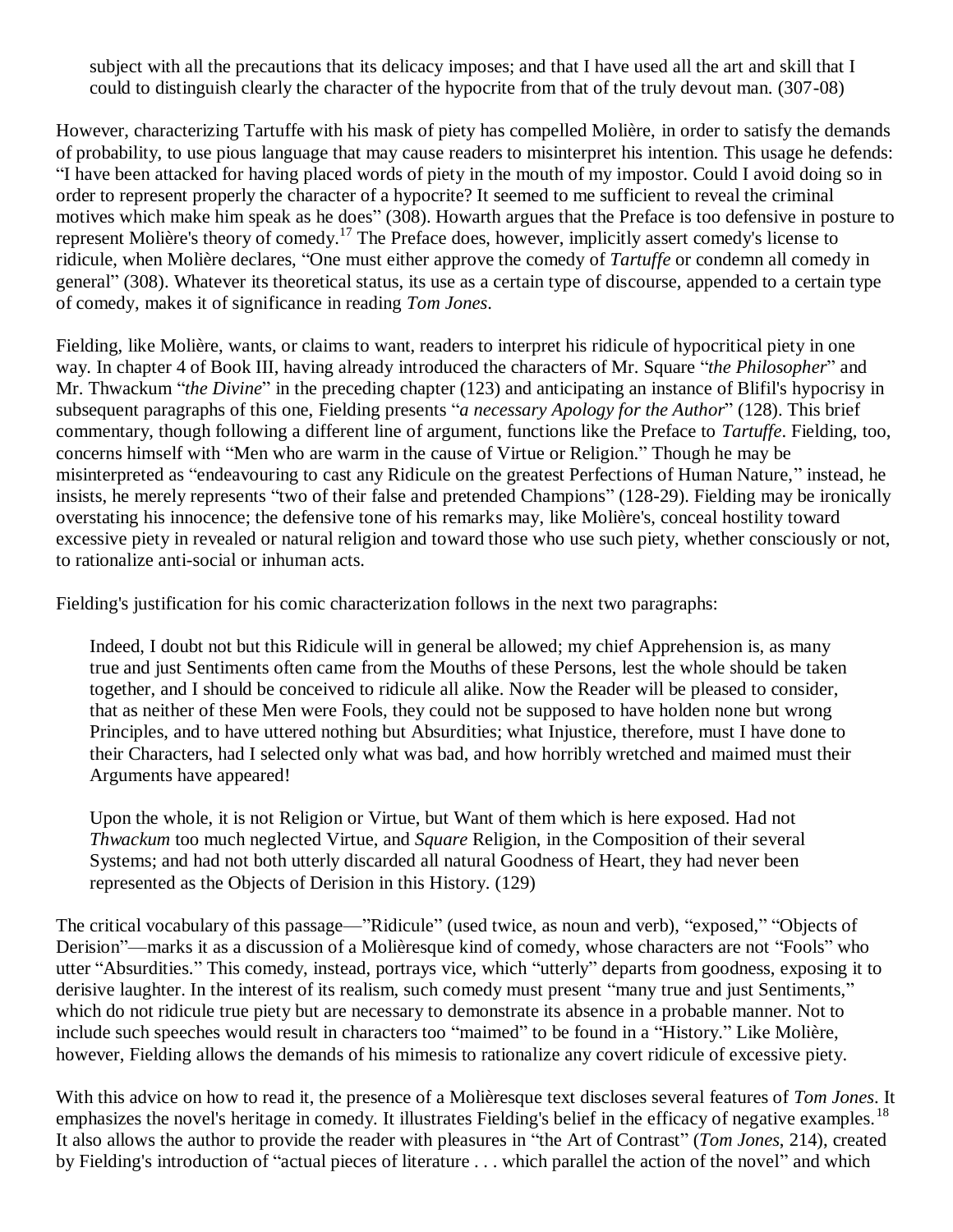direct the reader "toward an awareness of the different possibilities of representing reality in art."<sup>19</sup> But Blifil, though prominent in Books III—VII and XVI—XVIII, is not the focal character. Fielding brings to the center of his action the *adulescens* more peripheral in *Tartuffe*. Furthermore, the imperfect Tom Jones (like Allworthy, Western, or even Partridge) is both ridiculous **and** likeable. In this Tom resembles the protagonist of Charlotte Lennox's *The Female Quixote* and her Cervantic prototype, Don Quixote, whose authors Fielding praises for "that Care which both have taken to preserve the Affection of their Readers for their principal Characters in the Midst of all the Follies of which they are guilty."<sup>20</sup>

*Tom Jones* includes comedy of this more benevolent kind, created by the alliance of the comic with good nature, that Stuart Tave calls "amiable humor."<sup>21</sup> "Amiable" is the term Fielding applied to his sister's first novel in a preface describing as "always necessary to Works of this Kind . . . that the main End or Scope be at once amiable, ridiculous and natural." Accordingly, he faults those "Comic Performances" that "set before us the odious instead of the amiable."<sup>22</sup> Its amiableness differentiates Fielding's comedy from Molière's in the way that Goldberg remarks about a similar comic dramatist: "The stipulation of amiability as an essential attribute of the comic romance fable . . . distinguishes Fielding's sympathetic mode of comedy from that of Ben Jonson, in which the foibles of affectation are exposed through the machinations of rogues and schemers."<sup>23</sup>

John Traugott, on the other hand, judges *Tom Jones* an example of "the best possibilities of. . . sentimental comedy." Fielding is able to find "sentiment not at all incompatible with a true comic spirit" because of the "beneficent though paradoxical interpenetration of sentiment and worldliness" in his text. The worldliness of the narrator's irony distances "this core of meanness at the center of Fielding's conception of life" and balances the "sentimenta] innocence, spontaneity, energy, and especially appetite, in his priviliged hero and heroine."<sup>24</sup> The need for sentiment, which Traugott believes the novel evokes in the reader, is another explanation for the amiableness of the novel's comedy, a version of Tave's union of comedy with good nature. Fielding depends on the reader's intellect and feeling to ridicule hypocrisy and exemplify good nature, even in the midst of folly.

The novel's dedication makes this approach to comedy evident. Fielding's assumption that "it is much easier to make good Men wise, than to make bad Men good," leads to this conclusion: "For these Purposes I have employed all the Wit and Humour of which I am the Master in the following History; wherein I have endeavoured to laugh Mankind out of their favourite Follies and Vices" (38). This comedy is corrective, but it places less emphasis on satiric exposure of error to readers through negative examples than on the humor and laughter which enable them to sympathize with the follies of the protagonist and to adjust their own perceptions and feelings after witnessing the comic action.

In *Tom Jones* comedy of character exists within or alongside more amiable comedy. In the invocation to Genius in Book XIII, where he links Molière to other favorite comic writers, Fielding moves knowingly between these kinds of comedy. He asks Genius to

Remove that Mist which dims the Intellects of Mortals, and causes them to adore Men for their Art, or to detest them for their Cunning in deceiving others, when they are, in reality, the Objects only of Ridicule, for deceiving themselves. Strip off the thin Disguise of Wisdom from Self-Conceit, of Plenty from Avarice, and Glory from Ambition. Come thou, that hast inspired thy *Aristophanes*, thy *Lucian*, thy *Cervantes*, thy *Rabelais*, thy *Molière*, thy *Shakespear*, thy *Swift*, thy *Marivaux*, fill my Pages with Humour; 'till mankind learn the Good-Nature to laugh only at the Follies of others, and the Humility to grieve at their own. (685-86)

The shifts in this commentary—in techniques from ridicule to humor and laughter, in topics, from self-conceit, avarice, and ambition to good nature and folly—reflect the codes between which Fielding's comedy moves. The comedy which strips off disguise through ridicule to expose error, in the manner of Molière—or of Swift, Rabelais, Lucian, and Aristophanes—is present in Fielding's text. Fielding also places there a comedy of amiable laughter, the comedy of Shakespeare, Cervantes, and Marivaux, in which the protagonist's errors provide sympathetic as well as satirical examples to readers.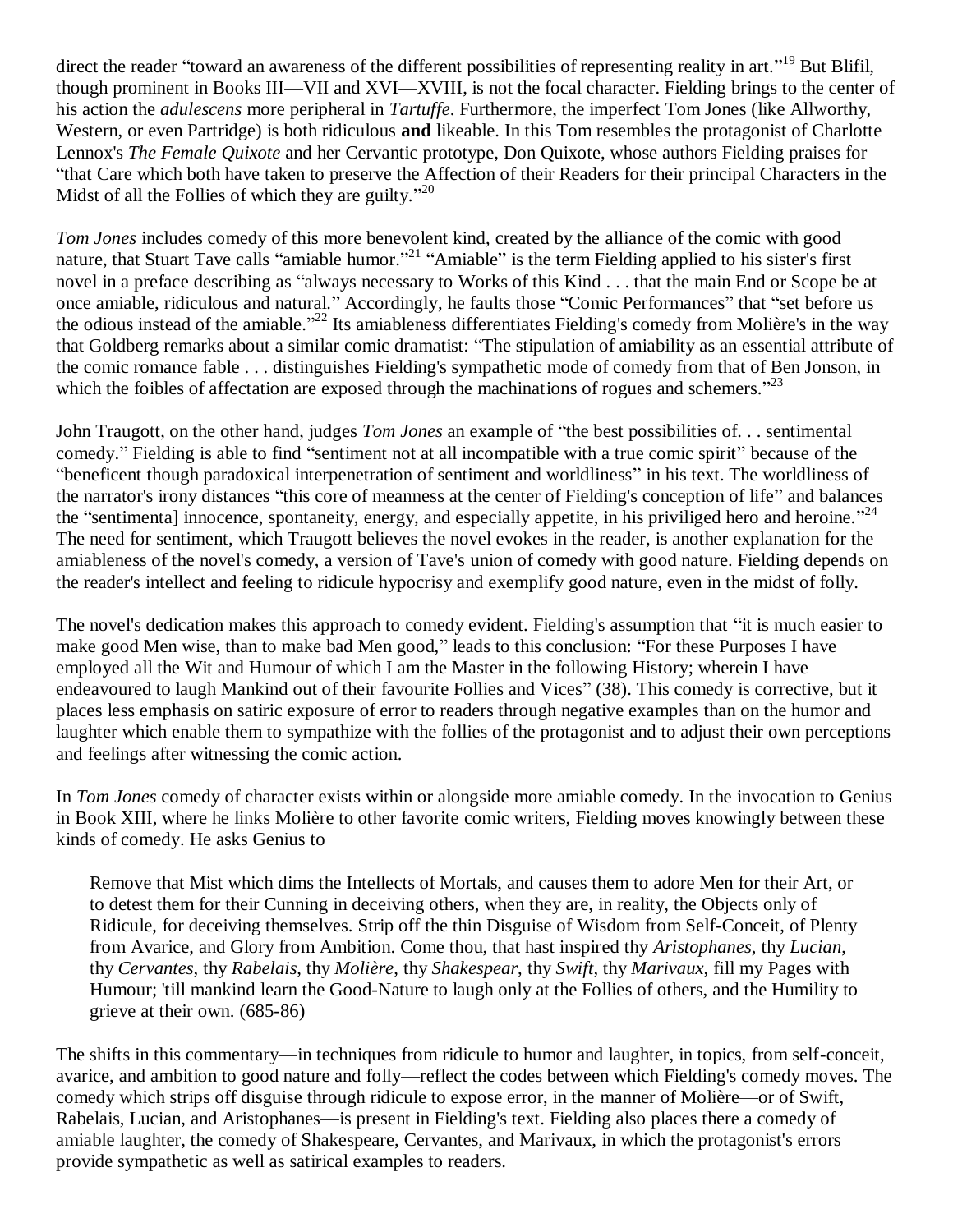In Fielding's comedy, once the hypocrite is exposed, the erring blocking character like Allworthy can ask forgiveness from the error-ridden protagonist—"O my Child. . . how have I injured you!" (959). Allworthy can also celebrate their triumph over error and the protagonist's "natural Goodness of Heart," the trait absent from the hypocrites described in the "*Apology for the Author*": "I am rejoiced, my dear Child . . . to hear you talk thus sensibly; for as I am convinced Hypocrisy (good Heaven how have I been imposed on by it in others!) was never among your Faults, so I can readily believe all you say. You now see, *Tom*, to what Dangers Imprudence alone may subject Virtue (for Virtue, I am convinced, you love in a great Degree)" (959-60). Tom can forgive Allworthy: "The wisest Man might be deceived as you were, and, under such a Deception, the best must have acted just as you did" (959). Forgiveness is a repeated word in Blifil's pious vocabulary, but only those with "natural Goodness of Heart," like Tom and Allworthy or Fielding's implied reader, can forgive.<sup>25</sup>

The resolution also resembles Shakespearean "comedy of forgiveness," as described by Robert Grams Hunter; in Shakespeare's problem comedies and tragicomedies the abundance of evil and weakness in his central characters emphasizes the need for charity in those who must forgive them. As Hunter observes, "Only the erring protagonist's contrition and his forgiveness by those he has wronged save the fabric of this world of comedy from destruction." The inclusion of this kind of comedy may help in interpreting the final book of Tom Jones, where forgiveness of Tom's folly is necessary to produce the happy ending. The comedy of forgiveness illustrates another aspect of amiableness, for "such drama invites us to forgive the sins of others, not because we (unlike them) are good, but because we (like them) are not good." $^{26}$ 

The presence of such "comedy of forgiveness" also suggests how Fielding's comedy emerges in the novel from the dialogic relationship of Shakespearean and Molièresque comedy, and of those with other kinds of comedy, written by the authors listed in the invocation to Genius above and some not identified there, such as Congreve or Jonson. M. M. Bakhtin argues that in the comic novel "canonized genres," like epic or romance, are "dialogized, permeated with laughter, irony, humor, elements of self-parody." <sup>27</sup> In *Tom Jones* the canonized kinds of comedy undergo such reprocessing, through Fielding's inclusion of self-conscious, sometimes stylized versions of comedies by Molière and others. "Perhaps more than any major writer," Sheridan Baker comments, Fielding can be observed "working and reworking literary conventions into living paradigms."<sup>28</sup> The Molièresque comedy of *Tartuffe* is one of the texts "reworked" in *Tom Jones*, one of the canonized styles in the dialogue Fielding conducts with the comic tradition. Its presence in the novel contributes to Fielding's creation of his own "living paradigm" for comic fiction.

The University of North Carolina at Greensboro

# **NOTES**

- 1. *Joseph Andrews*, ed. Martin C. Battestin (Middletown, CT: Wesleyan UP, 1967) 8. Among notable readings of Fielding's novels as epics is Battestin's *The Moral Basis of Fielding's Art*: *A Study of Joseph*  Andrews (Middletown, CT: Wesleyan UP, 1959), which argues that Fielding's "devices of parable and allegory in correlating subject and action" follow "neoclassical epic theory" (88). Sheridan Baker ("Henry Fielding's Comic Romances," *Papers of the Michigan Academy of Science,* Arts, and Letters 45 [1960]: 411-19) and Henry Knight Miller (*Henry Fielding's Tom Jones and the Romance Tradition,* ELS Monograph Series, no. 6 [Victoria: English Literary Studies, 1976], offer important readings of the novels as romances. In stressing his moral seriousness, Battestin and Miller create a somewhat gloomy Fielding. For instance, Battestin asserts that Fielding "reminds us more of Bunyan or Fénelon than of Scarron, Le Sage, or Cervantes" (89). Miller also eschews the influence of these comic authors in favor of "the norm of the 'serious' romance as a mode of narrative" (12).
- 2. *The Art of Joseph Andrews* (Chicago: U of Chicago P, 1969) 8. On the significance of comic from in *Tom Jones* see Baker, "Fielding and the Irony of Form," *Eighteenth-Century Studies* 2 (1968): 138-54; William B. Guthrie, "The Comic Celebrant of Life in *Tom Jones," Tennessee Studies in Literature* 19 (1974): 91- 106; and James E. Evans, "Comedy and the 'Tragic Complexion' of *Tom Jones," South Atlantic Quarterly* 83 (1984): 384-95.